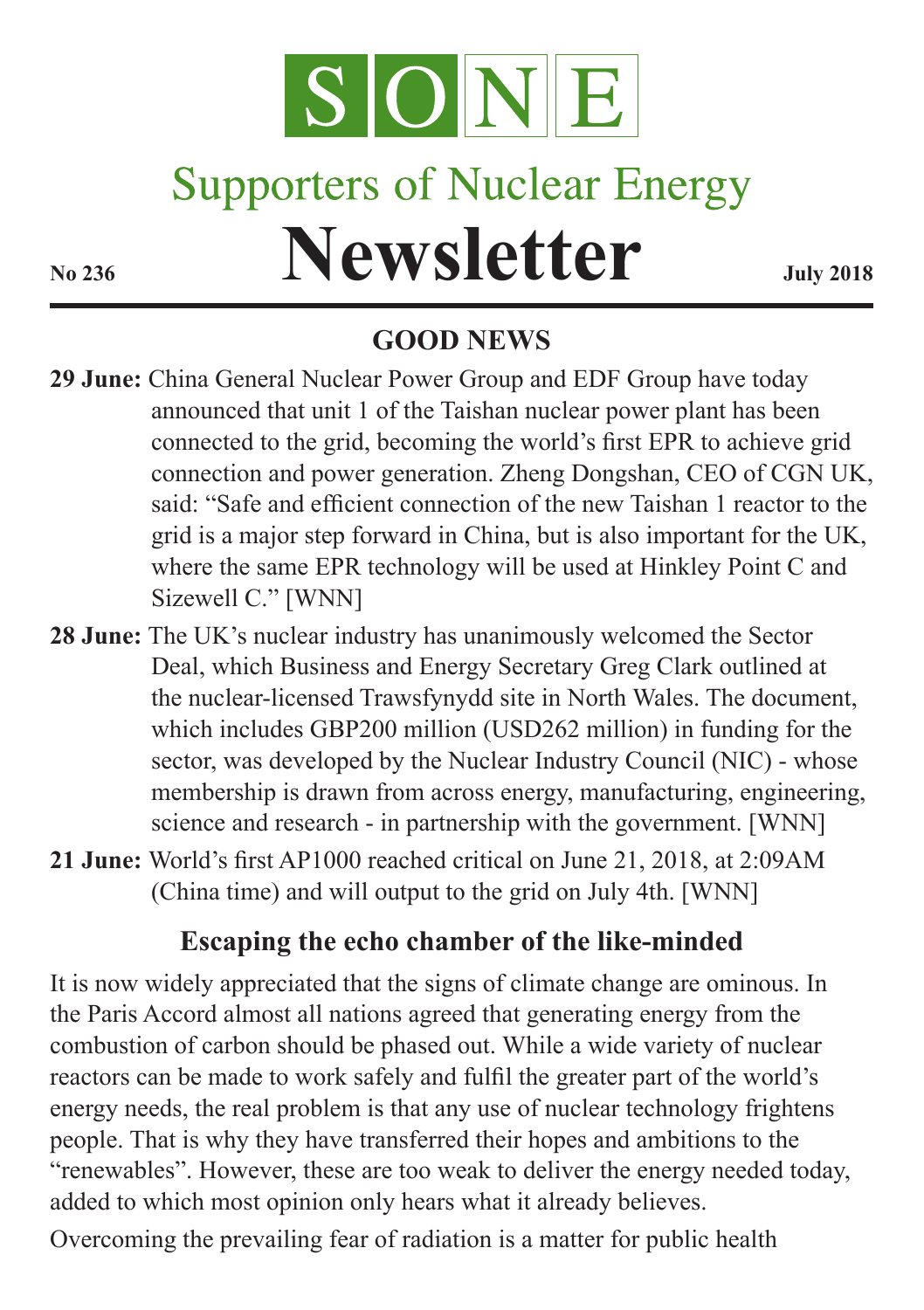and education – see the poster presentation at the International Health Conference at Oxford in June **Nuclear and Radiation phobia neglected by public health for 70 years**. A link can be found here: [www.researchgate.net/](www.researchgate.net/publication/325904633_Nuclear_and_radiation_phobia_neglected_by_public_health_for_70_years) [publication/325904633\\_Nuclear\\_and\\_radiation\\_phobia\\_neglected\\_by\\_public\\_](www.researchgate.net/publication/325904633_Nuclear_and_radiation_phobia_neglected_by_public_health_for_70_years) health for 70 years

A publicly accessible discussion including comparisons of nuclear with wind, solar and hydro has been published by Project-Syndicate [ [http://www.project](http://www.project-syndicate.org/about)[syndicate.org/about](http://www.project-syndicate.org/about) ] and is reproduced below. [ [http://www.project-syndicate.](http://www.project-syndicate.org/commentary/nuclear-power-climate-change-misconceptions-by-wade-allison-2018-06) [org/commentary/nuclear-power-climate-change-misconceptions-by-wade](http://www.project-syndicate.org/commentary/nuclear-power-climate-change-misconceptions-by-wade-allison-2018-06)[allison-2018-06](http://www.project-syndicate.org/commentary/nuclear-power-climate-change-misconceptions-by-wade-allison-2018-06) ].

Copyright: Project Syndicate, 2018. <http://www.project-syndicate.org>

#### **Rediscovering the Promise of Nuclear Power**

By Wade Allison

OXFORD – At the 2015 United Nations Climate Change Conference in Paris, world leaders at last seemed to recognize the reality of climate change. But the response they are pursuing is fundamentally flawed, given its dependence on "renewable energy sources" – such as solar, hydro, and wind power, as well as biofuels – that actually damage nature. Ironically, the world's best bet to achieve the Paris agreement's goals is to rely on an energy source that is often demonized: nuclear power.

Water, wind, and solar power cannot reliably provide energy on the scale required for a modern economy. One kilogram (2.2 pounds) of water behind a dam that is 100 meters (328 feet) high can provide just 1/3,600 kilowatt hours of energy. One kilogram of coal, by contrast, provides about 7 kWh of energy – 20,000 times more.

A hydroelectric scheme would thus have to be enormous to generate the same amount of energy as a coal-fired equivalent, implying high environmental and human costs. To build the largest existing hydroelectric project – the Three Gorges reservoir on the Yangtze River, which stretches for 600 kilometers (373 miles) – 1.3 million people were relocated, as 13 cities, 140 towns, and 1,350 villages were inundated.

Wind has a similar energy density. Even with their large and noisy turbines, offshore wind farms produce, at their peak, as little as nine megawatts per square kilometer. To match a one-gigawatt coal-fired plant requires several hundred turbines. The same goes for solar farms: to be competitive, they must be huge, covering vast areas of hillside and meadow.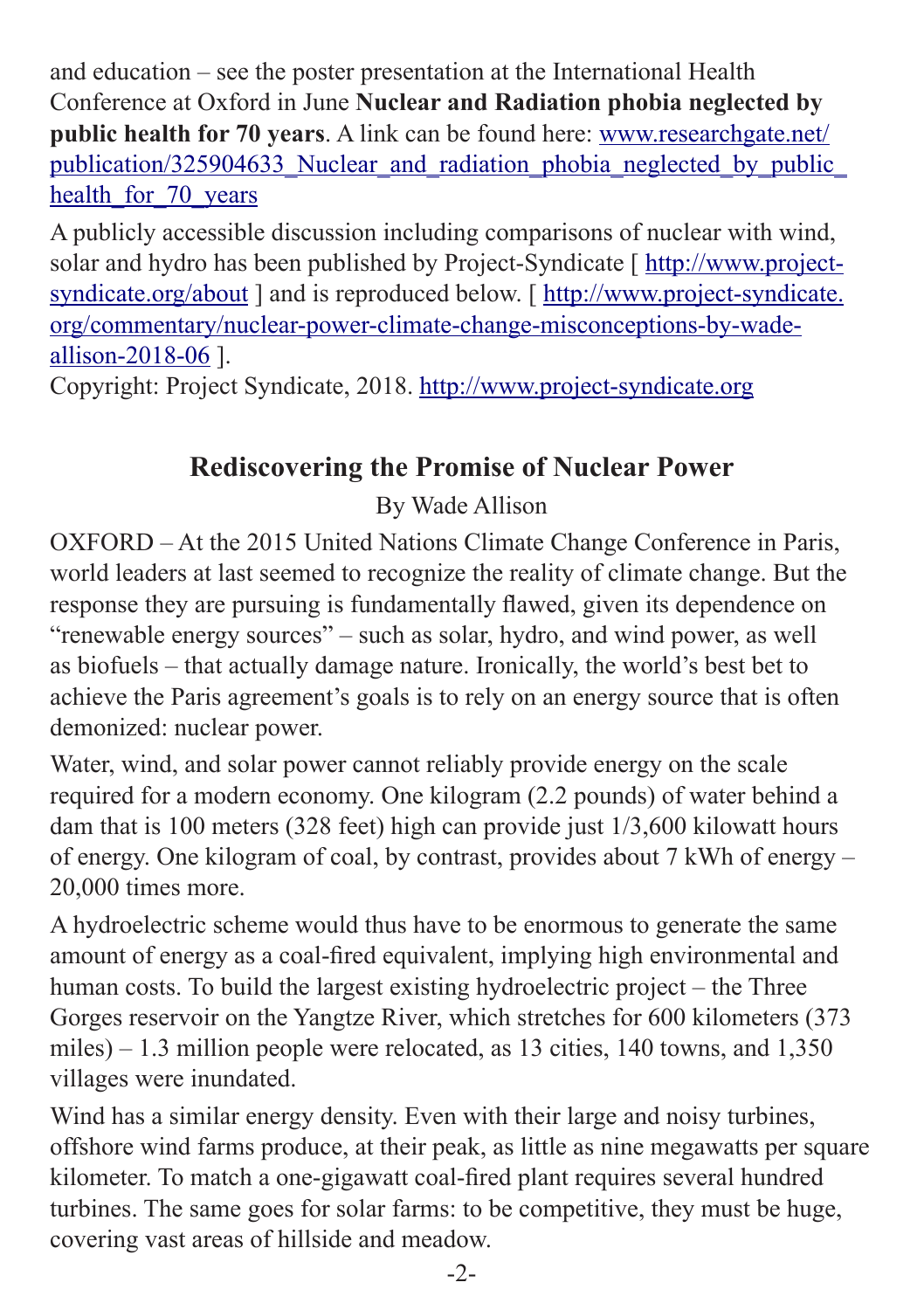Yet, even if these massive and environmentally damaging structures were installed, they would be unable to produce enough energy reliably. Articles touting the peak power generation of wind and solar often fail to mention that, for periods that sometimes last many days, they offer little to none. If excess energy could be stored efficiently, the lean periods might be covered; but improvements in battery technology are limited by the laws of chemistry.

A recent claim that renewable sources alone could supply all of the United States' electricity needs has been discredited. To avoid blackouts, fully reliable back-up energy sources must be built and kept on stand-by at a cost attributable to the fluctuating renewables.

Some argue that the answer is biofuels such as ethanol and biodiesel, which benefit from subsidies in some places. But, among renewable-energy options, biofuels have the greatest environmental impact of all, because they require large areas of agricultural land and forest, yet fail to retain the carbon dioxide that nature captures so effectively.

Nuclear energy is the one carbon-free energy source without these environmental downsides. In fact, nuclear fuel has 100,000 times the energy density of coal, so that a one-gigawatt nuclear plant would require only 15 hectares of land. Smaller modular plants could blend unobtrusively into the landscape. Moreover, nuclear ores are widespread geographically, and the fuel is easily transported and stockpiled. And a nuclear plant – which can operate for 60 years – is more resilient to extreme weather than wind or solar plants.

Despite these advantages, countries around the world are refusing to invest in new nuclear plants and are even shutting down those that already exist. The reason lies in a lack of understanding of how we are exposed to radiation from nuclear processes – an integral part of nature – every day.

For three billion years, life has evolved not to be adversely affected by natural radiation from rocks and space. A century ago, Marie Curie received two Nobel Prizes for explaining the physics and chemistry of nuclear physics and radiation, before pioneering the use of high doses of radiation for cancer treatment.

Yet, while virtually everyone has a relative or friend who has benefited from radiotherapy, public attitudes toward nuclear energy and radiation never recovered from the shock of the nuclear bombs dropped on Hiroshima and Nagasaki in 1945. But the long-term effects of the radiation released by those bombs have been greatly exaggerated.

True, up to 200,000 people may have died in the bombings and their immediate aftermath, but that was mainly from the blast and resulting firestorm. Few died of cancer. Indeed, the medical records of survivors indicate an extra 550-850